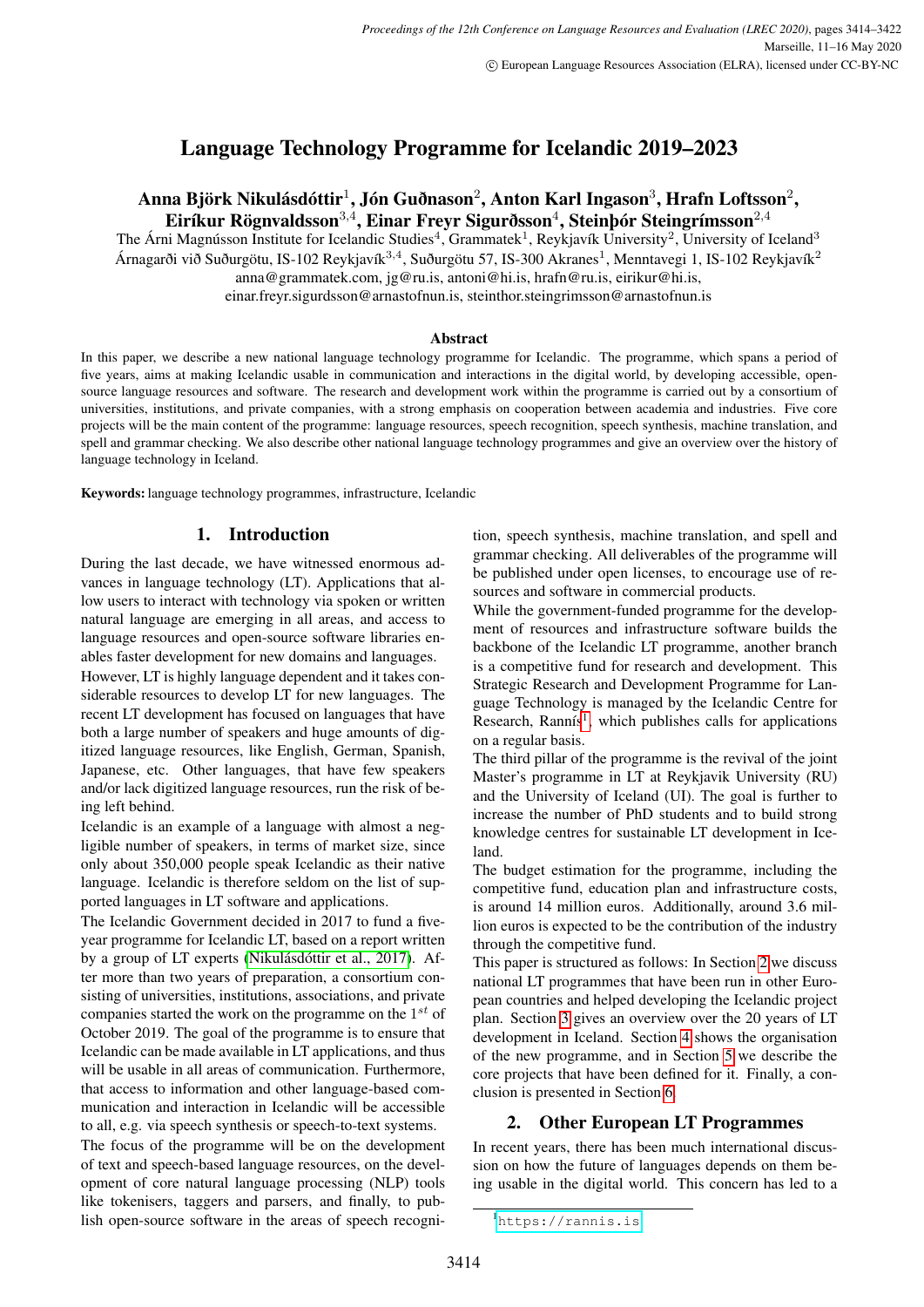number of national LT programmes. We studied three of these national programmes: the STEVIN programme in the Netherlands which ran between 2004 and 2011, the Plan for the Advancement of Language Technology in Spain, and, in particular, the Estonian LT programmes that have been running since 2006.

### 2.1. The Netherlands

The STEVIN programme was launched in 2004 to strengthen the position of Dutch in LT by building essential resources for the language. Its objectives were to raise awareness of LT in order to stimulate demand for LT products, to promote strategic research in the field and develop essential resources, and to organise the management, maintenance and distribution of language resources that have been developed [\(D'Halleweyn et al., 2006\)](#page-7-0). The programme was based on cooperation between government, academia and industry, both in Flanders and the Netherlands. It encompassed a range of projects from basic resources to applications for language users, and attention was paid to distribution, dissemination and valorisation of project results by means of the HLT Agency, which also had a role in clearing intellectual property rights (IPRs) and issuing licence agreements [\(Boekestein et al., 2006\)](#page-7-1).

The general targets of the STEVIN programme were reached to a large extent. According to a report on the results of the programme [\(Spyns and D'Halleweyn, 2013\)](#page-8-1), it resulted in a network with strong ties between academia and industry, beneficial for future utilisation of the STEVIN results. The evaluators of the programme qualified it as successful, but had recommendations for a future programme, if initiated. They suggested more interaction with other similar (inter)national R&D programmes, asserted that the complexity of IPR issues had been seriously underestimated and called for a better clarification of the role of open-source. The total cost of the STEVIN programme was over 10 million euros, of which well over 80% was spent on R&D projects.

# 2.2. Spain

The Spanish LT programme Plan for Advancement of Language Technology started in 2016, and is scheduled to finish in 2020. Its aims are to develop infrastructure for LT in Spain, specifically for Spanish and the co-official languages, Basque, Catalan, Galician and Aranese. Furthermore, to promote the LT industry by boosting knowledge transfer between research and industry actors, and to improve the quality and capacity of public services by employing NLP and machine translation (MT) technology. Government should be the leading participant in LT with high-profile projects in healthcare, as well as in the judicial and educational systems, and in tourism [\(Agenda Digital](#page-7-2) [para España, 2015\)](#page-7-2).

The plan was to facilitate the development of tools and linguistic resources. Examples of tools are named entity recognisers, word-sense disambiguation, tools for computing semantic similarity and text classification, automatic summarisation and MT. Examples of linguistic resources to be developed in the programme are parallel corpora, lists of proper nouns, terminology lists and dictionaries.

The estimated total cost of the programme was 90 million euros. As the programme had just recently started when the Icelandic programme was being planned, we did not have any information on what went well and what could have been done better.

# 2.3. Estonia

Regarding LT, the Estonian situation is, in many ways, similar to that of Iceland: It has too few users for companies to see opportunities in embarking on development of (costly) LT, but on the other hand society is technologically advanced – people use, or want to be able to use, LT software. In Estonia, the general public wants Estonian to maintain its status, and like Icelandic, the language has a complex inflection system and very active word generation. The problems faced by Estonia are therefore not unlike those that Iceland faces.

In Estonia, three consecutive national programmes have been launched. The third national programme, *Estonian Language Technology 2018–2027*, is currently under way. While the Estonian Ministry of Education and Research has been responsible for the programmes, the universities in Tallinn and Tartu, together with the Institute of the Estonian Language, led the implementation.

The National Programme for Estonian Language Technology was launched in 2006. The first phase ran from 2006 to 2010. All results of this first phase, language resources and software prototypes, were released as public domain. All such resources and tools are preserved long term and available from the Center of Estonian Language Resources. 33 projects were funded, which included the creation of reusable language resources and development of essential linguistic software, as well as bringing the relevant infrastructure up to date [\(Vider et al., 2012\)](#page-8-2). The programme managed to significantly improve upon existing Estonian language resources, both in size, annotation and standardisation. In creating software, most noticeable results were in speech technology. Reporting on the results of the programme [\(Vider et al., 2012\)](#page-8-2) stress that the first phase of the programme created favourable conditions for LT development in Estonia. According to an evaluation of the success of the programme, at least 84% of the projects had satisfactory results. The total budged for this first phase was 3.4 million euros.

<span id="page-1-0"></span>The second phase of the programme ran from 2011 to 2017 with a total budget of approx. 5.5 million euros. It focused on the implementation and integration of existing resources and software prototypes in public services. Project proposals were called for, funding several types of actions in an open competition. The main drawback of this method is that it does not fully cover the objectives, and LT support for Estonian is thus not systematically developed. Researchers were also often mostly interested in results using prototypes rather than stable applications. As most of the projects were instigated at public institutes, relation to IT business was weak. Furthermore, the programme does not deal explicitly with LT education. On the other hand, the state of LT in Estonia soon become relatively good compared to languages with similar number of speakers [\(Vider,](#page-8-3) [2015\)](#page-8-3).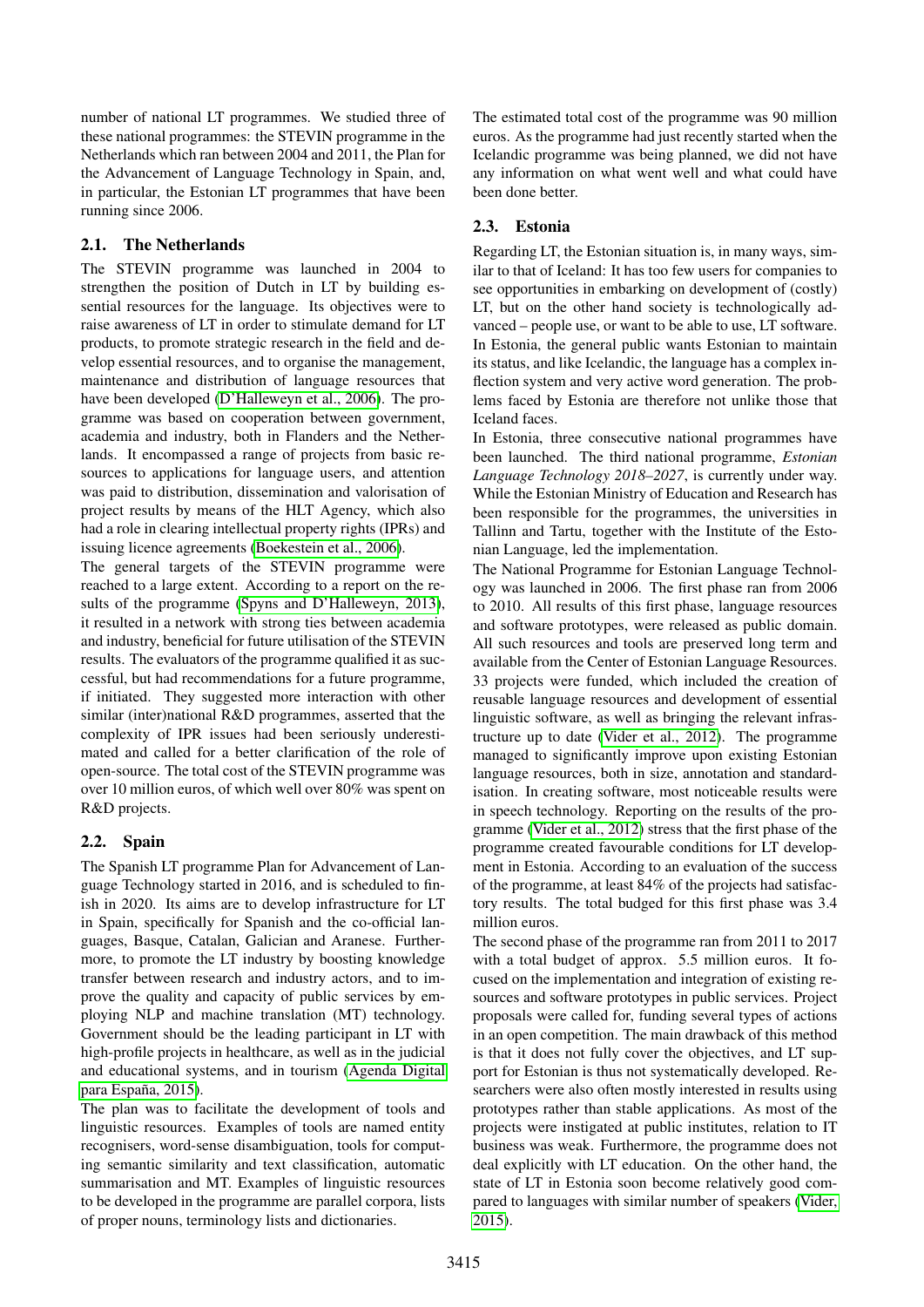### 3. History of Icelandic LT

The history of Icelandic LT is usually considered to have begun around the turn of the century, even though a couple of LT resources and products were developed in the years leading up to that. Following the report of an expert group appointed by the Minister of Education, Science and Culture [\(Menntamálaráðuneytið, 1999\)](#page-8-4), the Icelandic Government launched a special LT Programme in the year 2000, with the aim of supporting institutions and companies to create basic resources for Icelandic LT work. This initiative resulted in a few projects which laid the ground for future work in the field. The most important of these were a 25 million token, balanced, tagged corpus, a full-form database of Icelandic inflections, a training model for PoS taggers, an improved speech synthesiser, and an isolated word speech recogniser [\(Rögnvaldsson, 2008\)](#page-8-5).

After the LT Programme ended in 2004, researchers from three institutions, UI, RU, and the Árni Magnússon Institute for Icelandic Studies (AMI), joined forces in a consortium called the *Icelandic Centre for Language Technology (ICLT)*, in order to follow up on the tasks of the Programme. In the following years, these researchers developed a few more tools and resources with support from The Icelandic Research Fund, notably a rule-based tagger, a shallow parser, a lemmatiser, and a historical treebank [\(Helgadóttir and Rögnvaldsson, 2013\)](#page-7-3).

In 2011–2012, researchers from the ICLT also participated in two speech technology projects initiated by others: A new speech synthesiser for Icelandic which was developed by the Polish company Ivona, now a subsidiary of Amazon, for the Icelandic Association for the Visually Impaired, and a speech recogniser for Icelandic developed by Google [\(Helgadóttir and Rögnvaldsson, 2013\)](#page-7-3).

Iceland was an active participant in the META-NORD project, a subproject of META-NET<sup>[2](#page-2-1)</sup>, from 2011 to 2013. Within that project, a number of language resources for Icelandic were collected, enhanced, and made available, both through META-SHARE and through a local website, [málföng.is](m�lf�ng.is) (*málföng* being a neologism for 'language resources'). Among the main deliveries of META-NET were the Language White Papers [\(Rehm and Uszkoreit,](#page-8-6) [2012\)](#page-8-6). The paper on Icelandic [\(Rögnvaldsson et al., 2012a\)](#page-8-7) highlighted the alarming status of Icelandic LT. Icelandic was among four languages that received the lowest score, "support is weak or non-existent" in all four areas that were evaluated.

The White Paper received considerable attention in Icelandic media and its results were discussed in the Icelandic Parliament. In 2014, the Parliament unanimously accepted a resolution where the Minister of Education, Science and Culture was given mandate to appoint an expert group which should come up with a long-term LT plan for Icelandic. The group delivered its report to the Minister in December 2014. The result was that a small LT Fund was established in 2015.

During the last years, a strong centre for speech technology has been established at RU, where development in speech recognition and synthesis has been ongoing since 2011. Acoustic data for speech recognition was collected and curated at RU [\(Guðnason et al., 2012;](#page-7-4) [Petursson et al., 2016;](#page-8-8) [Steingrímsson et al., 2017\)](#page-8-9) and a baseline speech recognition system for Icelandic was developed [\(Nikulásdóttir et](#page-8-10) [al., 2018b\)](#page-8-10). Specialised speech recognisers have also been developed at RU for the National University Hospital and Althingi [\(Helgadóttir et al., 2017;](#page-7-5) [Helgadóttir et al., 2019;](#page-7-6) [Rúnarsdóttir et al., 2019\)](#page-8-11). A work on a baseline speech synthesis system for Icelandic has also been carried out at RU [\(Nikulásdóttir et al., 2018a;](#page-8-12) [Nikulásdóttir and Guðna](#page-8-13)[son, 2019\)](#page-8-13).

The AMI has built a 1.3-billion-word corpus, the Icelandic Gigaword Corpus (IGC) [\(Steingrímsson et al., 2018\)](#page-8-14), partially funded by the Icelandic Infrastructure Fund. Further, a private company, Miðeind Ltd., has developed a contextfree parser [\(Þorsteinsson et al., 2019\)](#page-8-15) partially funded by the LT Fund.

In October 2016, the Minister of Education, Science and Culture appointed a special LT steering group, consisting of representatives from the Ministry, from academia, and from the Confederation of Icelandic Enterprise (CIE). The steering group commissioned three LT experts to work out a detailed five-year Project Plan for Icelandic LT. The experts delivered their proposals, *Language Technology for Icelandic 2018–2022 – Project Plan* [\(Nikulásdóttir et al.,](#page-8-0) [2017\)](#page-8-0) to the Minister in June 2017.

### <span id="page-2-0"></span>4. Organisation of the Icelandic LT Programme 2019–2023

The Icelandic Government decided soon after the publication of the report *Language Technology for Icelandic 2018– 2022 – Project Plan* to use the report as a base for a fiveyear government funded LT programme for Icelandic. The self-owned foundation *Almannarómur*, founded in 2014 to support the development of Icelandic LT, was to be prepared to take over a role as a Centre of Icelandic LT and to elaborate on how the programme could be organised and executed to meet the goals defined in the report.

The Icelandic Ministry of Education, Science and Culture signed an agreement with Almannarómur in August 2018, giving Almannarómur officially the function of organising the execution of the LT programme for Icelandic. Following a European Tender published in March 2019, Almannarómur decided to make an agreement with a consortium of universities, institutions, associations, and private companies (nine in total) in Iceland (listed in Table [1\)](#page-3-1) to perform the research and development part of the programme. This Consortium for Icelandic LT (*Samstarf um íslenska máltækni – SÍM*) is a joint effort of LT experts in Iceland from academia and industry. SÍM is not a legal entity but builds the cooperation on a consortium agreement signed by all members. During the preparation of the project, an expert panel of three experienced researchers from Denmark, the Netherlands, and Estonia was established to oversee the project planning and to evaluate deliverables at predefined milestones during the project.

SÍM has created teams across the member organisations, each taking charge of a core project and/or defined subtasks. This way the best use of resources is ensured, since the team building is not restricted to one organisation per

<span id="page-2-1"></span><sup>2</sup><http://meta-net.eu>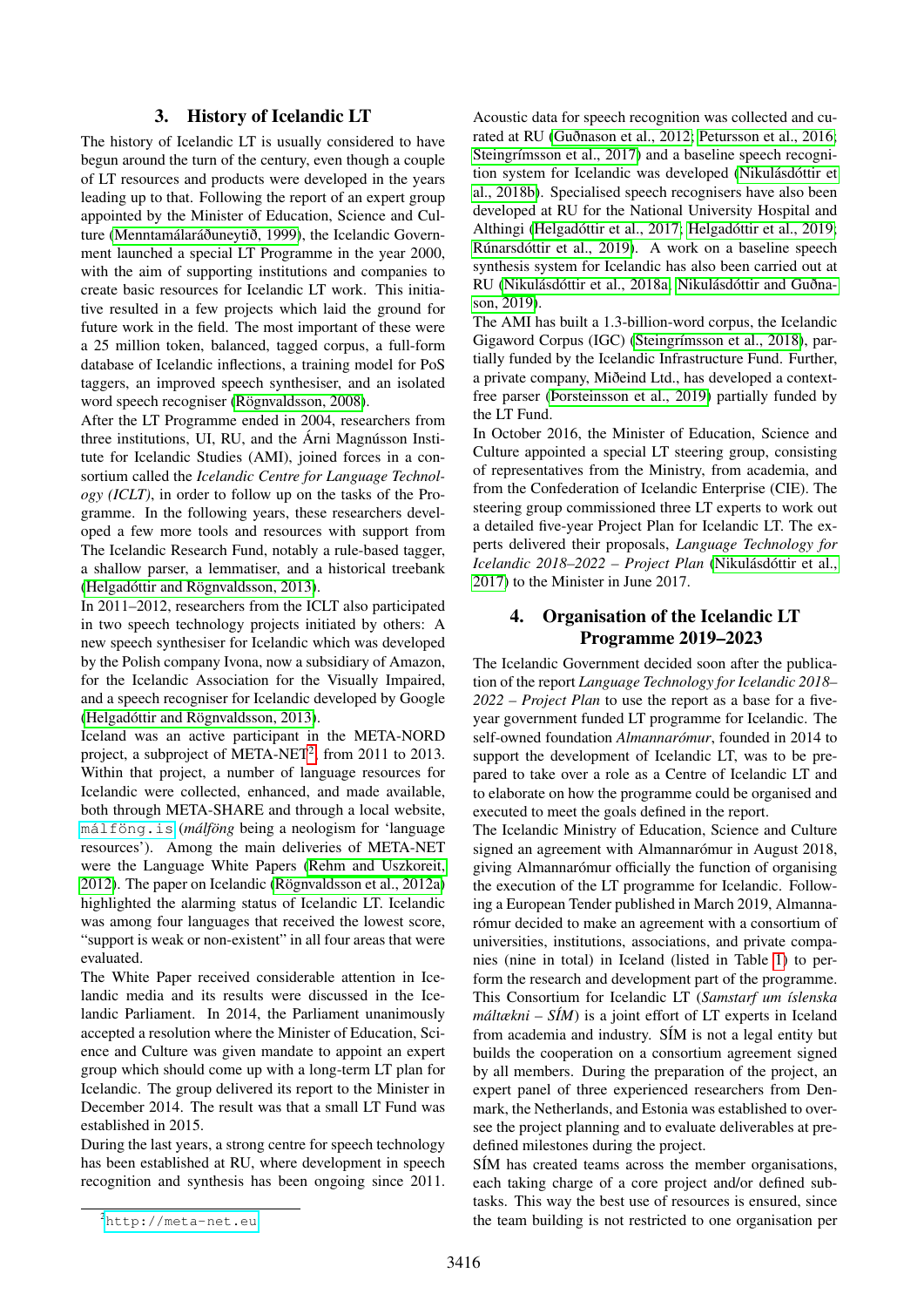| SÍM member                 | Website                   |
|----------------------------|---------------------------|
| The Árni Magnússon Instit. |                           |
| for Icelandic Studies      | https://arnastofnun.is    |
| Reykjavik University (RU)  | https://www.ru.is         |
| University of Iceland (UI) | https://www.hi.is         |
| <b>RÚV</b>                 | https://www.ruv.is        |
| Creditinfo                 | https://www.creditinfo.is |
| The Association of the     |                           |
| Visually Impaired          | https://www.blind.is      |
| Grammatek                  | https://grammatek.com     |
| Miðeind                    | https://mideind.is        |
| Tiro                       | https://tiro.is           |

<span id="page-3-1"></span>Table 1: Members of the SÍM consortium for Icelandic LT

project. One project manager coordinates the work and handles communication and reporting to Almannarómur and the expert panel.

Besides the role of the executive of the research and development programme itself, Almannarómur will conduct communication between the executing parties and the local industry, as well as foreign companies and institutions. Together with the executing parties, Almannarómur will also host conferences and events to promote the programme and bring together interested parties.

### 5. Core Projects

<span id="page-3-0"></span>In this section, we describe the five core projects that have been defined in the Icelandic LT programme.

### <span id="page-3-6"></span>5.1. Language Resources

As mentioned above, a number of language resources have been made available at the repository *málföng*. [3](#page-3-2) Most of these are now also available at the CLARIN-IS website<sup>[4](#page-3-3)</sup> and will be integrated into the CLARIN Virtual Language Observatory.[5](#page-3-4) Below we give a brief and non-exhaustive overview of language resources for Icelandic which will be developed in the programme.

1. Tagged corpora. The IGC [\(Steingrímsson et al.,](#page-8-14) [2018\)](#page-8-14) contains 1.3 billion running words, tagged and lemmatised. It is much bigger than previous tagged corpora, most notably the Icelandic Frequency Dictionary (IFD; Pind et al., 1991), which was the first morphologically tagged corpus of Icelandic texts, containing half a million words tokens from various texts, and the Tagged Icelandic Corpus (MÍM; Helgadóttir et al,. 2012), a balanced corpus of texts from the first decade of the 21st century, containing around 25 million tokens. A gold standard tagged corpus was created from a subset of MÍM [\(Loftsson et al., 2010\)](#page-8-16). Some revisions of the morphosyntactic tagset used for tagging Icelandic texts will be done in the programme, and the gold standard updated accordingly.

We will update the IGC with new data from more sources and continue collecting data from rights holders who have given their permission for using their material. A new version will be released each year during the five-year programme.

- 2. Treebanks. The largest of the syntactically parsed treebanks that exist is the Icelandic Parsed Historical Corpus (IcePaHC; Wallenberg et al., 2011; Rögnvaldsson et al., 2011, 2012), which contains one million words from the  $12^{th}$  to the  $21^{st}$  century. The scheme used for the syntactic annotation is based on the Penn Parsed Corpora of Historical English [\(Kroch](#page-7-7) [and Taylor, 2000;](#page-7-7) [Kroch et al., 2004\)](#page-7-8). On the other hand, no Universal Dependencies (UD)-treebanks are available for Icelandic. Within the programme, a UDtreebank will by built, based on IcePaHC, and extended with new material.
- 3. Morphological database. The Database of Icelandic Morphology (DIM; Bjarnadóttir et al., 2019) contains inflectional paradigms of about 287,000 lemmas. A part of the database, DMII-Core, only includes data in a prescriptive context and is suited for language learners, creating teaching material and other prescriptive uses. It consists of the inflection of approx. 50,000 words. We will extend it by reviewing ambiguous inflection forms. We will define format for data publication as the core will be available for use by a third party. For the sake of simplifying the process of adding material to the database and its maintenance, we will take advantage of the lexicon acquisition tool described in Section [5.2](#page-3-5) and adapt it for DIM.
- 4. Hyphenation tool. Hyphenation from one language to another often seems rather idiosyncratic but within one and the same language, such as Icelandic, such rules are often reasonably clear. A list of more than 200,000 Icelandic words with permissible hyphenations is available in the language resources repository. It will be expanded based on words from the DIM. A new hyphenation tool, trained on the extended list, will be built in the programme. The tool makes a suggestion for correct hyphenation possibilities of words that are not found on the hyphenation list.
- 5. Icelandic wordnet. The Icelandic wordnet [\(Jóns](#page-7-9)[son and Úlfarsdóttir, 2011\)](#page-7-9), which contains 200,000 phrasemes of various kinds and about 100,000 compounds, is not a traditional dictionary as it analyses internal connections semantically and syntactically within Icelandic vocabulary. We will define a more appropriate data format and convert the wordnet data to that format. In addition, we will work on improving the wordnet itself by filling in gaps in various categories.

### <span id="page-3-5"></span>5.2. NLP Tools

A wide variety of NLP tools are to be developed or improved upon within the programme. It is of vital importance to develop quality NLP tools, as many tools often form a pipeline that analyses data and delivers the results

<span id="page-3-2"></span><sup>3</sup>[http://málföng.is/](http://m�lf�ng.is/)

<span id="page-3-3"></span><sup>4</sup><https://clarin.is/en/resources/>

<span id="page-3-4"></span><sup>5</sup><https://www.vlo.clarin.eu/>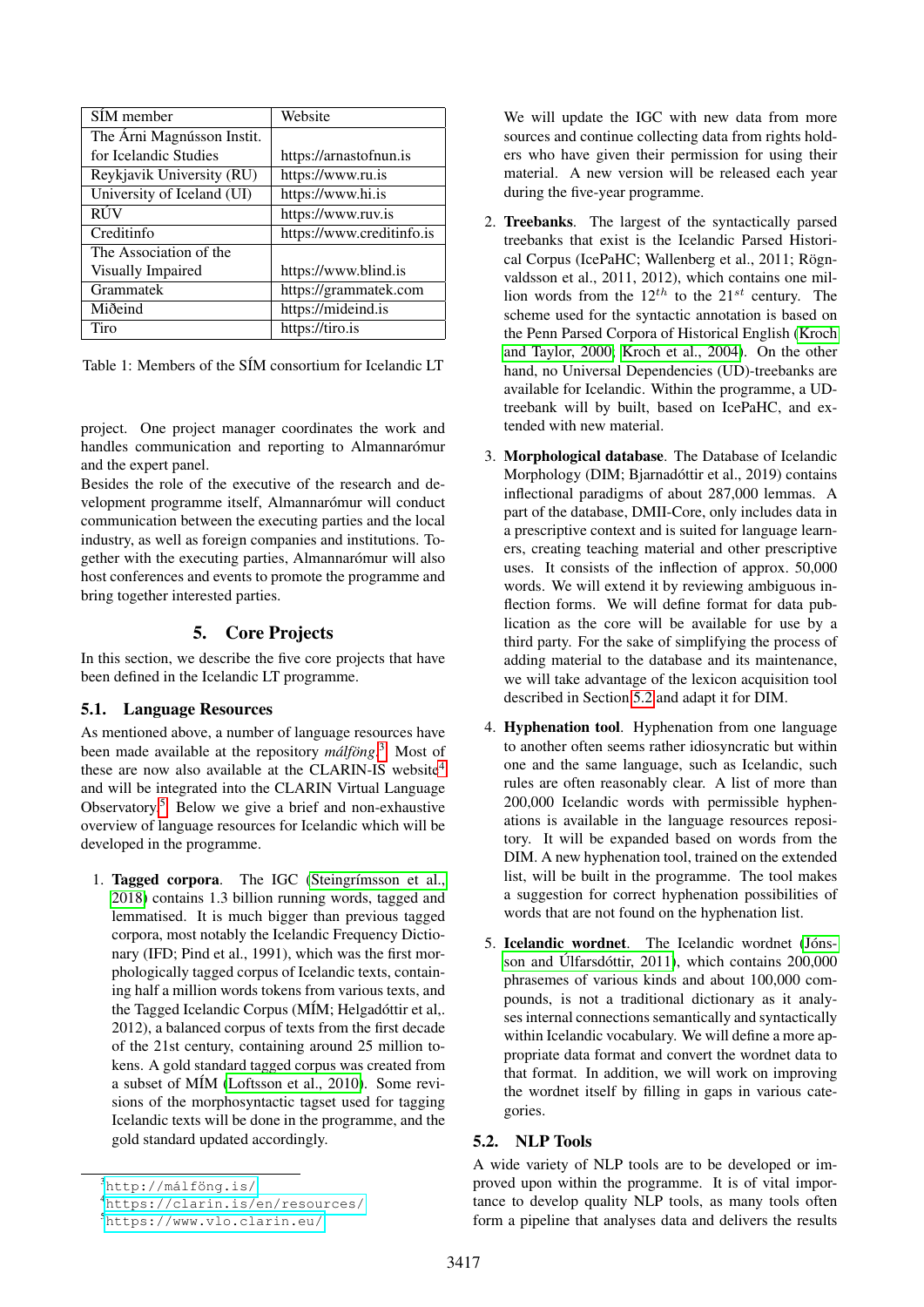to tools used by end users, and, in the pipeline, errors can accumulate and perpetuate.

When the programme started, there were a few available tools for Icelandic. IceNLP [\(Loftsson and Rögnvaldsson,](#page-7-10) [2007\)](#page-7-10) is a suite of NLP tools containing modules for tokenisation, PoS-tagging, lemmatising, parsing and named entity recognition. Greynir [\(Þorsteinsson et al., 2019\)](#page-8-15) is a full parser which also includes a tokeniser and recognises some types of named entities. Nefnir [\(Ingólfsdóttir](#page-7-11) [et al., 2019\)](#page-7-11) is a lemmatiser which uses suffix substitution rules, derived from the Database of Icelandic Morphology [\(Bjarnadóttir et al., 2019\)](#page-7-12), giving results that outperform IceNLP. ABLTagger [\(Steingrímsson et al., 2019\)](#page-8-17) is a PoS tagger that outperforms other taggers that have been trained for tagging Icelandic texts.

Some of these tools give good results, but can be improved upon. For other tasks, new tools need to be built. As part of the release process care will be taken to ensure all resulting software are up to high quality standards, and well documented to facilitate use by third parties. Where applicable, RESTful APIs will also be set up to further promote the usage of the products.

1. Tokeniser. A basic step in NLP is to segment text into units, normally sentences and tokens. Since any errors made at this stage will cascade through the process, it is important that the tokeniser is as accurate as possible. A tokeniser for Icelandic needs to be able to correctly recognises abbreviations, time units, dates, etc. It must also be adjustable and able to run using different settings, since its output must be adaptable to different projects and different uses.

Previously, two tokenisers have been built for Icelandic, one is a part of IceNLP and the other a part of Greynir. As Greynir is still in active development, it will be used as a base for the LT project's development. In order to be able to test the tokenisers' accuracy, a test set that takes different tokeniser settings into account will be developed.

2. PoS tagger. Precise PoS-tagging is important in many LT projects because information on word class or morphological features is often needed in later stages of an NLP pipeline. Improved tagging accuracy, thus often results in an improvement in the overall quality of LT software.

A number of PoS-taggers have been developed for Icelandic, with the best results achieved by a recent bidirectional LSTM tagging model [\(Steingrímsson et al.,](#page-8-17) [2019\)](#page-8-17). While developing PoS taggers for Icelandic further using state-of-the-art methods, we will also study and try to estimate how much accuracy can theoretically be reached in tagging a variety of Icelandic text styles, using the tag set chosen for the LT programme (see Section [5.1\)](#page-3-6).

3. Lemmatiser. A new lemmatiser for Icelandic, Nefnir, has recently been published [\(Ingólfsdóttir et al., 2019\)](#page-7-11). It has been shown to be quite accurate, although a standardised test set is not available to compare it to other lemmatisers, like Lemmald [\(Ingason et al., 2008\)](#page-7-13). Its main weakness is in lemmatising unknown words, which is a hard problem for inflected languages. We will study if its accuracy can be improved in that regard.

4. Parser. Three parsers have previously been developed for Icelandic. IceNLP includes a shallow parser based on a cascade of finite-state transducers [\(Loftsson and](#page-8-18) [Rögnvaldsson, 2007\)](#page-8-18). Greynir, on the other hand, fully parses sentences according to a hand-crafted contextfree grammar. A parsing pipeline for Icelandic based on the IcePaHC corpus and the Berkeley-parser has also been released [\(Jökulsdóttir et al., 2019\)](#page-7-14). No Universal Dependencies (UD) parser is available for Icelandic and no UD treebank, but in a project that started in 2019, independent of the LT programme, IcePaHC [\(Rögnvaldsson et al., 2012b\)](#page-8-19) will be converted to a UD treebank.

The IceNLP and Greynir parsers will be evaluated and either one of them or both developed further. We will also adapt a UD-parser to Icelandic UD-grammar.

- 5. Named entity recogniser. Some work has been carried out on named entity recognition for Icelandic. IceNLP contains a rule-based module that has achieved 71-79% accuracy and a recent tool based on a bidirectional LSTM [\(Ingólfsdóttir et al., 2019\)](#page-7-15) obtained an F1 score of 81.3%. There is also a named entity recogniser for proper names in Greynir, but its accuracy has not yet been evaluated. Within the programme, different training methods will be experimented with and evaluated, and the most promising tools evaluated further.
- 6. Semantic analysis. A variety of different tasks involve semantic analysis, including word-sense disambiguation (WSD), anaphora resolution, identifying co-references, analysing semantic similarity between compound verbs and phrases, and more.

We will work on these four aspects of semantic analysis listed above. In recent years, not much work has been carried out in this field for Icelandic. This part of the LT programme will thus start with researching the current state-of-the-art and defining realistic goals.

7. Lexicon acquisition tool. When constructing and maintaining lexical databases, such as DIM, the Icelandic wordnet or other related resources, it is vital to be able to systematically add neologies and words that are missing from the datasets, especially those commonly used in the language. Within the LT programme a flexible lexicon acquisition tool will be developed. It will be able to identify and collect unknown words and word forms, together with statistics, through structured lexical acquisition from the Icelandic Gigaword Corpus, which is constantly being updated, and other data sources in the same format.

### 5.3. Automatic Speech Recognition (ASR)

The main aim of the automatic speech recognition (ASR) project is to gather all necessary language and software re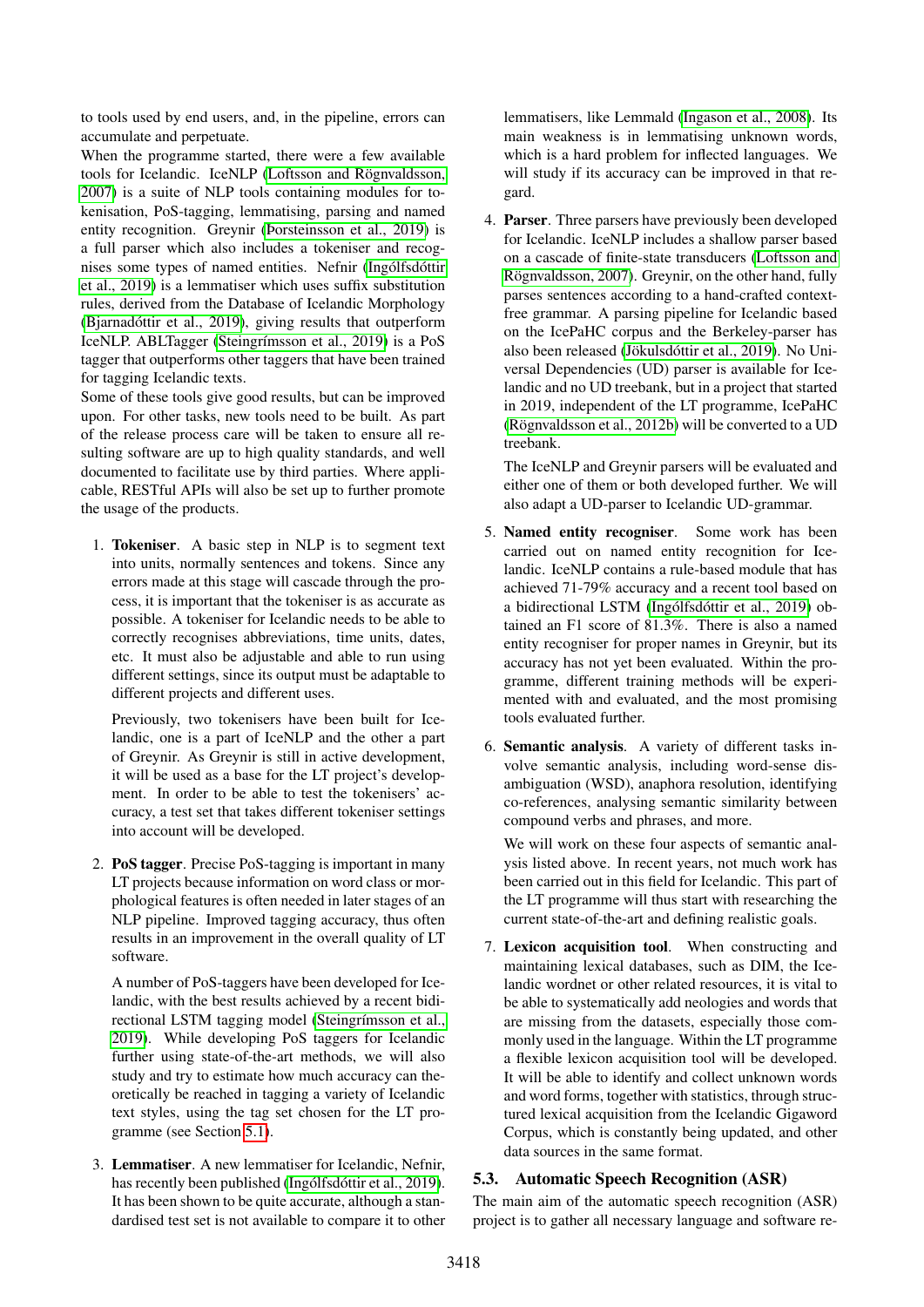sources to implement and build standard speech recognition systems for Icelandic. The project should enable developers to either research, develop or implement ASR without having to gather language resources. To achieve this goal, the project is divided into data gathering, recipe development, and software implementation and research.

- 1. Data gathering. The data gathering part of the project encompasses a wide variety of speech and transcript resources. A continuation of the Málrómur project [\(Steingrímsson et al., 2017\)](#page-8-9) has already been implemented using Mozilla Common Voice<sup>[6](#page-5-0)</sup>. Here the aim is to double the size of the existing data set, get a more even distribution of speakers across geographic locations and age groups, and gather data from second language speakers. Additionally, radio and television transcripts are being gathered on a large scale and prepared for publication for ASR development. Conversations, queries and lectures will also be transcribed and published, and large open historical data sets will be aligned and prepared for publication.
- 2. Recipe development. ASR recipes for Icelandic will be developed further using more language resources [\(Nikulásdóttir et al., 2018b\)](#page-8-10) and specific application areas such as conversations, question answering and voice commands will be given a special attention. ASR systems that focus on teenagers, children and second language speakers are also within the scope of the project. These recipes are then used to create resources for smart-phone and web-based integration of ASR for Icelandic.
- 3. Software implementation and research. The research areas are chosen so to enhance the language resource development for Icelandic. A punctuation system for Icelandic will be analysed and implemented. Compound words are common in Icelandic and the language also has a relatively rich inflection structure so it is important to address those features for language modeling. Pronunciation analysis, speaker diarization and speech analysis will also be addressed especially for Icelandic, and acoustic modelling for children and teenagers receive attention in the project.

### 5.4. Speech Synthesis (TTS)

. The text-to-speech project will produce language resources that enable voice building for Icelandic.

- 1. Unit selection. Eight voices for unit-selection TTS will be recorded, with the aim of attaining diversity in age and dialect, with an equal number of male and female voices. The reason why unit-selection is chosen is to increase the likelihood that the project will produce useful and viable voices that can be used in addition to the two unit-selection voices that already exist for Icelandic.
- 2. Statistical parametric speech synthesis. Forty voices for statistical parametric speech synthesis

(SPSS) will be recorded during the project. The plan is to publish open-source unit-selection and SPSS recipes with all necessary language resources so that programmers and researchers can continue to develop voices for Icelandic.

Suitable TTS voices for web-reading and smartphones will be developed within an open-source paradigm. This will allow the industry to use the voices developed within the project.

3. Research. The targeted research part of the project will facilitate the recipe development and software implementation. Quality assessment systems will be set up, text normalization for Icelandic will be developed fully, and intonation analysis for Icelandic will be implemented and applied to TTS.

#### 5.5. Spell and Grammar Checking

The Spell and Grammar Checking project will develop and make freely available, under open-source licensing, important data sets and tools for further establishment of automated text correction systems for Icelandic. The project makes extensive use of other resources that have been developed independently, or will be developed within the larger framework of the current LT Programme for Icelandic, including the Database of Icelandic Morphology [\(Bjarnadóttir et al., 2019\)](#page-7-12), the Greynir system [\(Þorsteins](#page-8-15)[son et al., 2019\)](#page-8-15), and the Icelandic Gigaword corpus [\(Stein](#page-8-14)[grímsson et al., 2018\)](#page-8-14). On the one hand, the project focuses on developing error corpora for Icelandic, and on the other, it focuses on creating a set of correction tools. Challenges associated with richly inflected languages continue to be a matter of central interest in this project, like previous work on Icelandic spelling correction [\(Ingason et al., 2009\)](#page-7-16).

- 1. Text correction data. The data construction aspect of the project will develop three error corpora that can be used for quantitative analysis of errors in written Icelandic text. The error corpora will also serve as a foundation for training data-driven training correction systems. One corpus will focus on the written language of Icelandic speakers who are not known to have unusual language properties. Another corpus will focus on speakers who are in the process of learning Icelandic as a second language, and a third one will include data from dyslexic speakers.
- 2. Software development. The software development tasks of the spell and grammar checking project will build a working open source correction system whose development is informed by the analysis of the data sets created within the project. The spell and grammar checker will be based on the foundation for processing Icelandic text provided by the Greynir system.

#### 5.6. Machine Translation

The purpose of the MT project is to build open-source systems capable of translating between Icelandic and English, in both directions, is→en and en→is. The goal is that the translation quality will be good enough to be useful for translators in specific domains. A part of the MT project

<span id="page-5-0"></span><sup>&</sup>lt;sup>6</sup>The project is called *Samrómur* and is accessible here: <https://samromur.is/>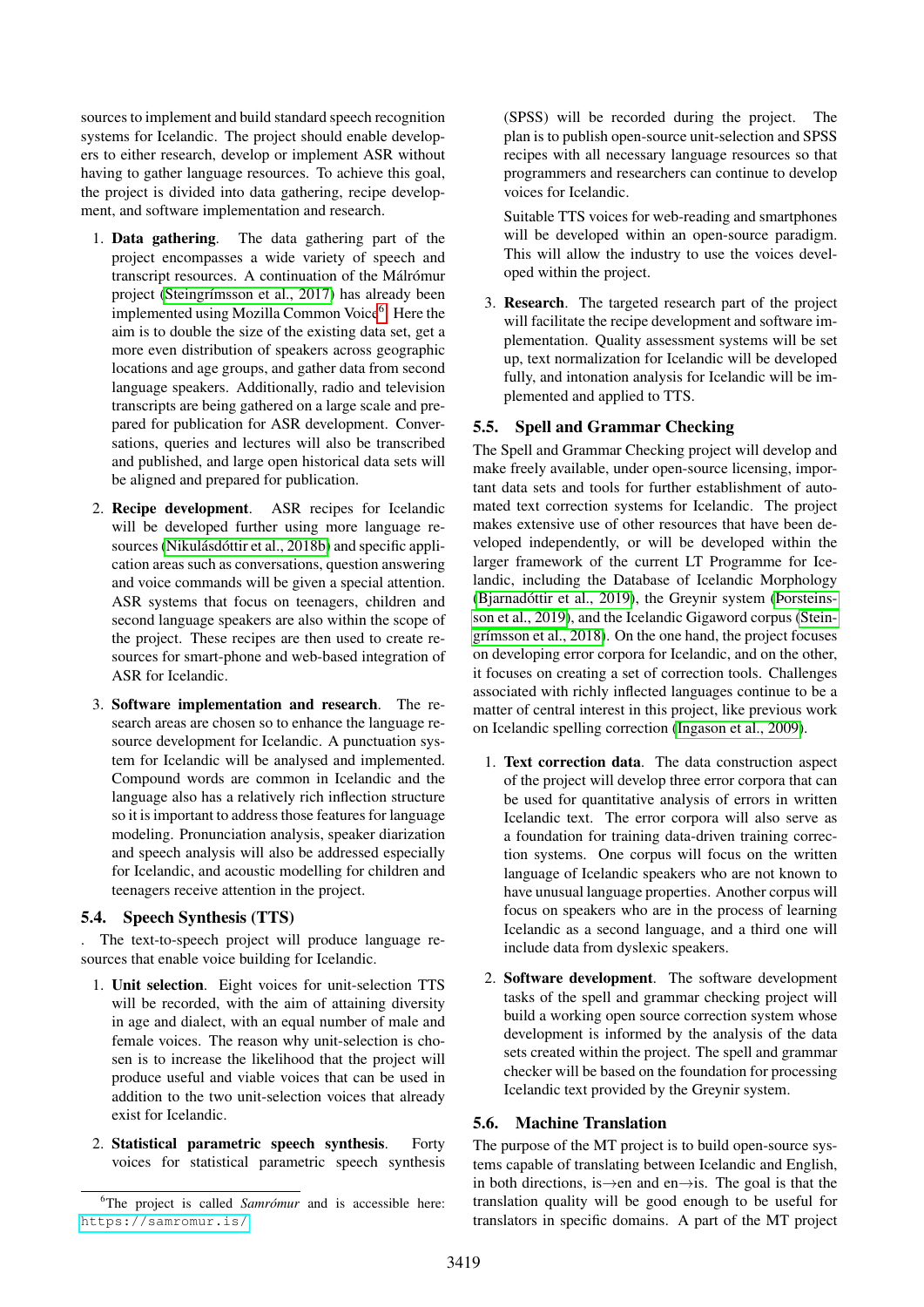is indeed to define in which translation domain most value can be gained with the systems.

Very limited work on MT for Icelandic has been carried out since the turn of the century. A prototype of an open-source is→en rule-based MT system has been developed using the Apertium platform [\(Brandt et al., 2011\)](#page-7-17), but this system is not currently in public use.

The AMI has recently compiled an English-Icelandic parallel corpus, *ParIce*, the first parallel corpus built for the purposes of MT research and development for Icelandic [\(Barkarson and Steingrímsson, 2019\)](#page-7-18). The primary goal of the compilation of ParIce was to build a corpus large enough and of good enough quality for training useful MT systems. ParIce currently consists of 39 million Icelandic words in 3.5 million segment pairs. The largest parts of ParIce consists of film and TV subtitles from the Opus corpus [\(Tiedemann, 2012\)](#page-8-20), and texts from the European Medicines Agency document portal, included in the Tilde MODEL corpus [\(Rozis and Skadins, 2017\)](#page-8-21).

Google Translate<sup>[7](#page-6-1)</sup> supports translations between Icelandic and various languages and is currently used widely by Icelanders and foreigners for obtaining understandable translations of given texts (the task of assimilation). The problem with Google's system is, however, that neither the source code nor the training data is publicly available. Moreover, the system is a general translation engine, but not developed specifically for translating texts in a particular domain.

Our MT project in the new LT programme consists of the following sub-parts:

- 1. Parallel data. Icelandic's rich morphology and relatively free word order is likely to demand large amount of training data in order to develop MT systems that produce adequate and fluent translations. The ParIce corpus currently consists of only 3.5 million sentence pairs which is rather small in relation to parallel corpora in general. The goal of this phase is to create an aligned and filtered parallel corpus of translated documents from the European Economic Area (EEA) domain (e.g. regulations and directives). As of 2017, around 7,000 documents were available in Icelandic with corresponding documents in English. The aim is to pair all accessible documents in the course of the project.
- 2. Back-translation. In order to augment the training data, back-translated texts will be used. Monolingual Icelandic texts will be selected and translated to English with one of the baseline system (see below). By doing so, more training data can be obtained for the en→is direction. An important part of using backtranslated texts during training is filtering out translations that may otherwise lead to poor quality of the augmented part.
- 3. Baseline system. In this part, three baseline MT systems will be developed. First, a statistical phrasebased MT system based on Moses [\(Koehn et al.,](#page-7-19) [2007\)](#page-7-19), second, a bidirectional LSTM model using the neural translation system OpenNMT [\(Klein et al.,](#page-7-20)

[2017\)](#page-7-20), and, third, a system based on an attentionbased neural network [\(Bahdanau et al., 2015\)](#page-7-21) using Tensor2Tensor<sup>[8](#page-6-2)</sup>. All the three systems will be trained on ParIce, and the additional data from tasks 1 and 2 above. Eventually, the goal is to choose the best performing MT-system for further development of MT for Icelandic.

- 4. MT interface. An API and a web user interface for the three baseline systems, mentioned in item 3 above, will be developed to give interested parties access to the systems under development, and to establish a testing environment in which members of the public can submit their own text. Thus, results from the three systems can be compared directly, as well as to the translations produced by Google Translate. Moreover, in this part, a crowd-sourcing mechanism will be developed, i.e. a functionality to allow users to submit improved translations back to the system for inclusion in the training corpus.
- 5. Pre- and postprocessing. Preprocessing in MT is the task of changing the training corpus/source text in some manner for the purpose of making the translation task easier or mark particular words/phrases that should not be translated. Postprocessing is then the task of restoring the generated target language to its normal form. An example of pre- and postprocessing in our project is the handling of named entities (NEs). NEs are found and matched within source and target sentence pairs in the training corpus, and replaced by placeholders with information about case and singular/plural number. NE-to-placeholder substitution is implemented in the input and placeholder-to-NE substitution in the output pipelines of the translation system.

# 6. Conclusion

<span id="page-6-0"></span>We have described a five-year, national LT programme for Icelandic. The goal is to make Icelandic useable in communication and interactions in the digital world. Further, to establish graduate and post-graduate education in LT in Iceland to enable the building of strong knowledge centres in LT in the country.

After studying somewhat similar national programmes in other European countries, we have defined the most important factors that in our opinion will help lead to the success of the programme: First, we have defined core projects that comprise the most important language resources and software tools necessary for various LT applications. Second, all deliverables will be published under as open licenses as possible and all resources and software will be easily accessible. The deliverables will be packaged and published for use in commercial applications, where applicable. Third, from the beginning of the programme, we encourage innovation projects from academia and industry through a competitive R&D fund, and fourth, constant communication with users and industry through conferences, events

<span id="page-6-1"></span><sup>7</sup>[https://translate.google.com/](#page-7-20)

<span id="page-6-2"></span><sup>8</sup>[https://github.com/tensorflow/](https://github.com/tensorflow/tensor2tensor) [tensor2tensor](https://github.com/tensorflow/tensor2tensor)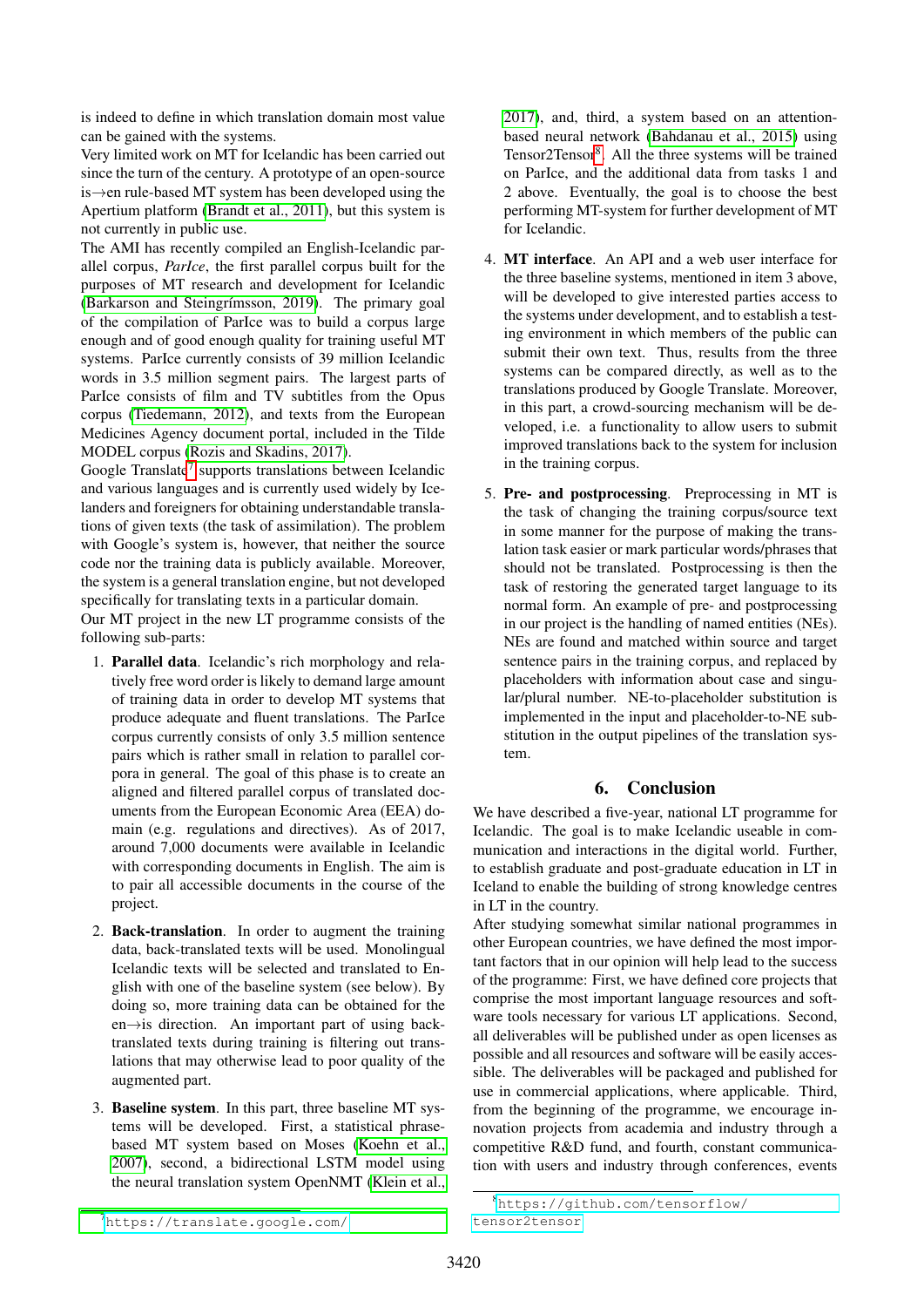and direct interaction will be maintained, with the aim of putting deliverables to use in products as soon as possible. The cooperation between academia and industry is also reflected in the consortium of universities, institutions, associations, and private companies, performing the R&D work for all core projects.

The described plan is tied in with 20 years of LT history in Iceland, and despite the steep path to getting where we are, we have every reason to be optimistic about the future of Icelandic LT.

#### 7. Bibliographical References

- <span id="page-7-2"></span>Agenda Digital para España. (2015). Plan for the Advancement of Language Technology.
- <span id="page-7-21"></span>Bahdanau, D., Cho, K., and Bengio, Y. (2015). Neural Machine Translation by Jointly Learning to Align and Translate. In *Proceedings of the Third International Conference on Learning Representations*, ICLR 2015, San Diego, CA, USA.
- <span id="page-7-18"></span>Barkarson, S. and Steingrímsson, S. (2019). Compiling and Filtering ParIce: An English-Icelandic Parallel Corpus. In *Proceedings of the 22nd Nordic Conference on Computational Linguistics*, NODALIDA 2019, Turku, Finland.
- <span id="page-7-12"></span>Bjarnadóttir, K., Hlynsdóttir, K. I., and Steingrímsson, S. (2019). DIM: The Database of Icelandic Morphology. In *Proceedings of the 22nd Nordic Conference on Computational Linguistics*, NODALIDA 2019, Turku, Finland.
- <span id="page-7-1"></span>Boekestein, M., Depoorter, G., and Veenendaal, R. v. (2006). Functioning of the Centre for Dutch Language and Speech Technology. In *Proceedings of the Fifth International Conference on Language Resources and Evaluation*, LREC 2006, Genoa, Italy.
- <span id="page-7-17"></span>Brandt, M. D., Loftsson, H., Sigurþórsson, H., and Tyers, F. M. (2011). Apertium-IceNLP: A rule-based Icelandic to English machine translation system. In *Proceedings of the 15th Annual Conference of the European Association for Machine Translation*, EAMT 2011, Leuven, Belgium.
- <span id="page-7-0"></span>D'Halleweyn, E., Odijk, J., Teunissen, L., and Cucchiarini, C. (2006). The Dutch-Flemish HLT Programme STEVIN: Essential Speech and Language Technology Resources. In *Proceedings of the Fifth International Conference on Language Resources and Evaluation*, LREC 2006, Genoa, Italy.
- <span id="page-7-4"></span>Guðnason, J., Kjartansson, O., Jóhannsson, J., Carstensdóttir, E., Vilhjálmsson, H. H., Loftsson, H., Helgadóttir, S., Jóhannsdóttir, K. M., and Rögnvaldsson, E. (2012). Almannarómur: An open Icelandic speech corpus. In *Proceedings of the Third International Workshop on Spoken Language Technologies for Under-Resourced Languages*, SLTU 2012, Cape Town, South Africa.
- <span id="page-7-3"></span>Helgadóttir, S. and Rögnvaldsson, E. (2013). Language Resources for Icelandic. In *Proceedings of the Workshop on Nordic Language Research Infrastructure*, NODAL-IDA 2013, Oslo, Norway.
- <span id="page-7-5"></span>Helgadóttir, I. R., Kjaran, R., Nikulásdóttir, A. B., and Guðnason, J. (2017). Building an ASR corpus using Althingi's parliamentary speeches. In *Proceedings of Interspeech*, Interspeech 2017, Stockholm, Sweden.
- <span id="page-7-6"></span>Helgadóttir, I. R., Nikulásdóttir, A. B., Borsky, M., Fong, ` J. Y., Kjaran, R., and Guðnason, J. (2019). The Althingi ASR system. In *Proceedings of Interspeech*, Interspeech 2019, Graz, Austria.
- Helgadóttir, S., Svavarsdóttir, A., Rögnvaldsson, E., Bjarnadóttir, K., and Loftsson, H. (2012). The Tagged Icelandic Corpus (MÍM). In *Proceedings of the Workshop on Language Technology for Normalisation of Less-Resourced Languages – SaLTMiL 8 – AfLaT*, Istanbul, Turkey.
- <span id="page-7-13"></span>Ingason, A. K., Helgadóttir, S., Loftsson, H., and Rögnvaldsson, E. (2008). A Mixed Method Lemmatization Algorithm Using a Hierarchy of Linguistic Identities (HOLI). In *Proceedings of Sixth International Conference on Natural Language Processing*, GoTAL 2008, Gothenburg, Sweden.
- <span id="page-7-16"></span>Ingason, A. K., Jóhannsson, S. B., Rögnvaldsson, E., Loftsson, H., and Helgadóttir, S. (2009). Context-Sensitive Spelling Correction and Rich Morphology. In *Proceedings of the 17th Nordic Conference of Computational Linguistics*, NODALIDA 2009, Odense, Denmark.
- <span id="page-7-15"></span>Ingólfsdóttir, S. L., Þorsteinsson, S., and Loftsson, H. (2019). Towards High Accuracy Named Entity Recognition for Icelandic. In *Proceedings of the 22nd Nordic Conference on Computational Linguistics*, NODALIDA 2019, Turku, Finland.
- <span id="page-7-11"></span>Ingólfsdóttir, S., Loftsson, H., Daðason, J., and Bjarnadóttir, K. (2019). Nefnir: A high accuracy lemmatizer for Icelandic. In *Proceedings of the 22nd Nordic Conference of Computational Linguistics*, NODALIDA 2019, Turku, Finland.
- <span id="page-7-14"></span>Jökulsdóttir, T. F., Ingason, A. K., and Sigurðsson, E. F. (2019). A parsing pipeline for Icelandic based on the IcePaHC corpus. In K. Simov et al., editors, *Proceedings of CLARIN Annual Conference 2019*, Leipzig, Germany.
- <span id="page-7-9"></span>Jónsson, J. H. and Úlfarsdóttir, T. (2011). Íslenskt orðanet: Et skritt mot en allmennspråklig onomasiologisk ordbok. *LexicoNordica*, 18:87–109.
- <span id="page-7-20"></span>Klein, G., Kim, Y., Deng, Y., Senellart, J., and Rush, A. (2017). OpenNMT: Open-Source Toolkit for Neural Machine Translation. In *Proceedings of ACL 2017, System Demonstrations*, Vancouver, Canada.
- <span id="page-7-19"></span>Koehn, P., Hoang, H., Birch, A., Callison-Burch, C., Federico, M., Bertoldi, N., Cowan, B., Shen, W., Moran, C., Zens, R., Dyer, C., Bojar, O., Constantin, A., and Herbst, E. (2007). Moses: Open Source Toolkit for Statistical Machine Translation. In *Proceedings of the 45th Annual Meeting of the Association for Computational Linguistics – Companion Volume Proceedings of the Demo and Poster Sessions*, Prague, Czech Republic.
- <span id="page-7-7"></span>Kroch, A. S. and Taylor, A. (2000). Penn-Helsinki Parsed Corpus of Middle English. CD-ROM. Second Edition. Size: 1.3 million words.
- <span id="page-7-8"></span>Kroch, A. S., Santorini, B., and Delfs, L. (2004). Penn-Helsinki Parsed Corpus of Early Modern English. CD-ROM. First Edition. Size: 1.8 million words.
- <span id="page-7-10"></span>Loftsson, H. and Rögnvaldsson, E. (2007). IceNLP: A Natural Language Processing Toolkit for Icelandic. In *Proceedings of Interspeech – Speech and language tech-*